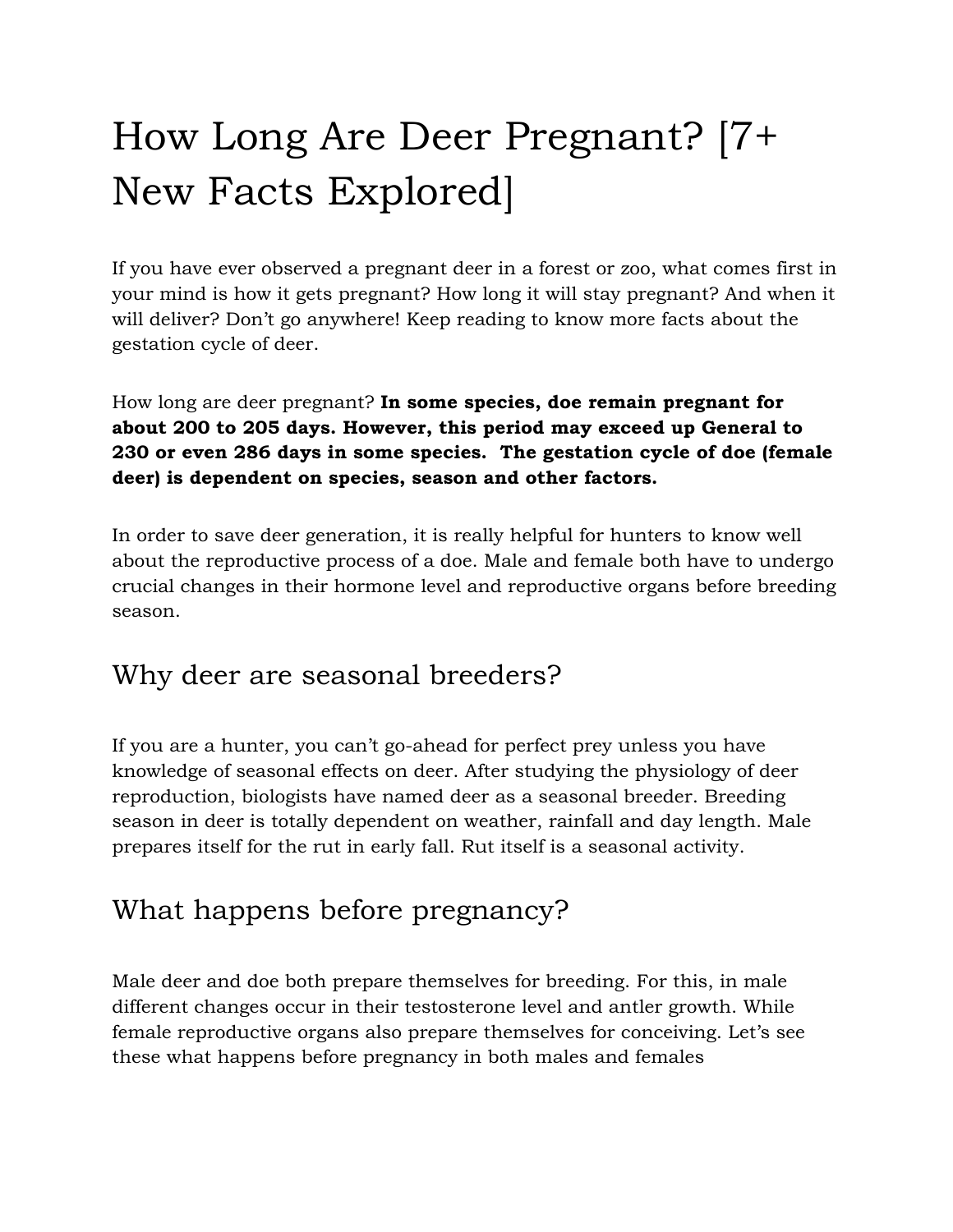#### Rut. Male behavior to start breeding

For hunters, it might be perfect to start hunting in the rut. The rut is male behavior to chase estrus does. Males are more active, vulnerable and easy to catch. Rut falls is also seasonal. It starts in the middle of October and ends in early December. However, it may vary in different areas and species. Before mating different changes occur in the male deer reproductive organs. Increase testosterone level causes antlers growth and maturation. Sperm ejaculate and quality also increase pre-mating.At the end of October in some species semen quality increases. Now male deer is ready to chase doe. For this, they are easily spottable to hunters. As they walk more in daylight and wander off around.

#### What happens to female before mating

The female estrus period is quite short and it starts in the fall, from October to December. For this reason, females are termed as short-day breeders. They normally go for a period of 24 hours in the heat in November like whitetail deer of northern regions. Estrus doe beds in strange areas to avoid males. Its tail turns flat and frequent urination is also a sign of doe in estrus. This is, in fact, pre-mating signs in doe.

### Process of mating

Mating lasts from October to November. Buck try to tend doe and approach as many time as she permits. In some species, buck remains with the doe for 2 to 3 days. An interesting fact is that when a buck finds the doe in peak estrus, it will not let other bucks to approach the doe. If a doe is passing through estrus for the first time, more bucks will approach her. Doe will become pregnant after first mating if not it will get ready to mate again after 28 days.

## What happens in pregnancy?

In the starting days of pregnancy, it's not easy to judge if the doe is pregnant or not. Hunter sometimes hunts pregnant doe that is not legal in different regions. So it's better to hunt in the rut rather than in the gestation period. The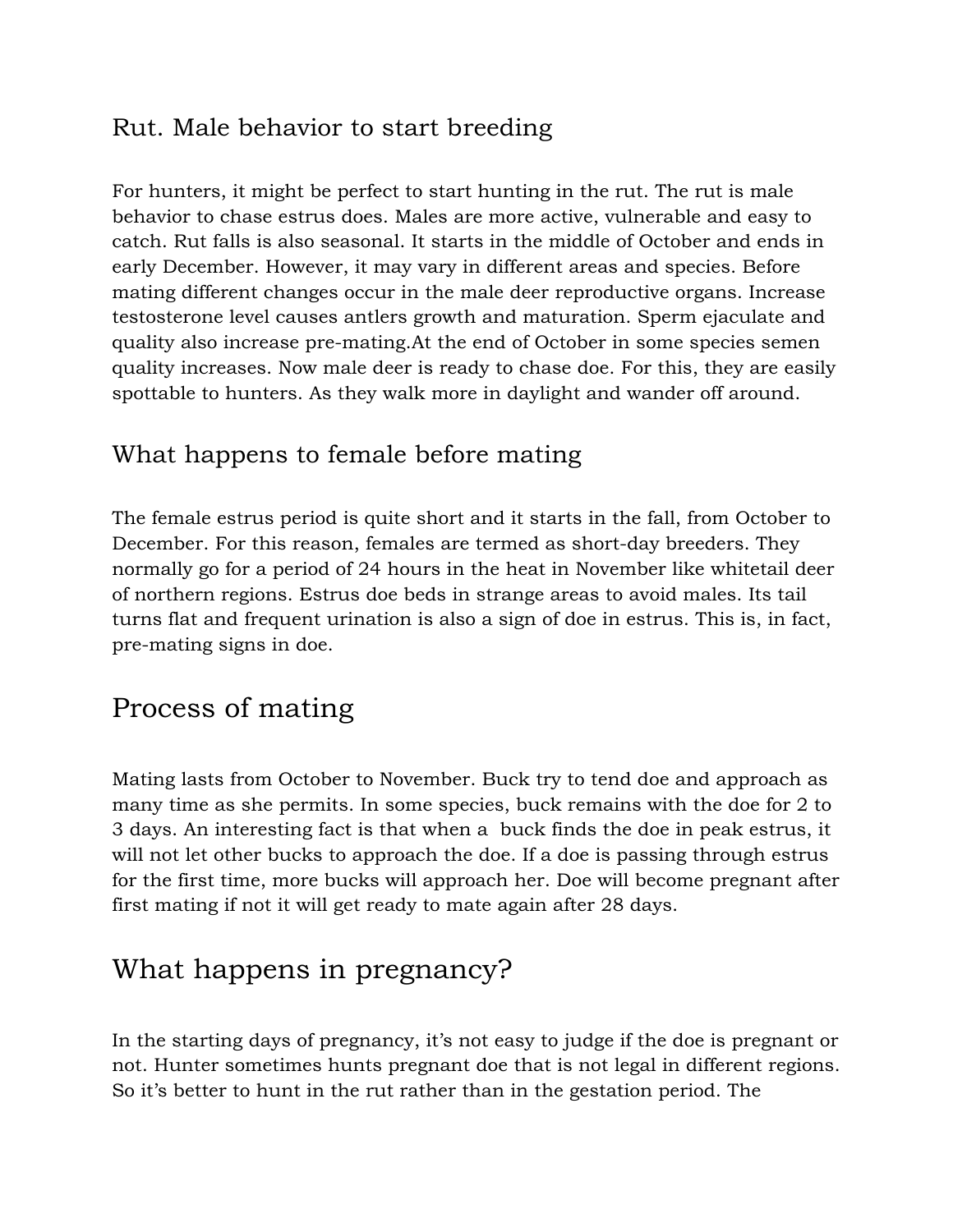gestation period of different species in deer is different depending on the season and other factors. Let's discuss the gestation of different species

The gestation period of different species.

#### The gestation period in Whitetail deer

Whitetail deer are found in South America and Canada. They have antlers in males and their antlers are shed off and grow every year. The gestation period of this species is around 200 days as they mostly live in cold areas. They give birth to 1 to 3 fawns at a time in spring as it is the best time to grow well,

#### The gestation period in mule deer

Mule deer live well in hot areas like western America. They play chase games before mating and mating run from October to November. Their gestation period is about 7 months long. They give birth to single fawn in the first pregnancy and mostly twins in next in the USA.

#### The gestation period in Red deer

Red deer are found in most parts of Asia, America Europea, and northwest Africa. In this species, males and females live close to each other during breeding, otherwise, they live separately. Doe remain pregnant for about 236 days and will give birth to 1 to 3 fawns in late spring

#### The gestation period in Roe Deer

Roe Deer are mostly found in European countries. Their gestation period is 290 days long as egg remains in uterus for about 4 -5 months before developing in the fetus. Doe will give birth to 1 to 3 fawns in May.

#### The gestation period in Fallow deer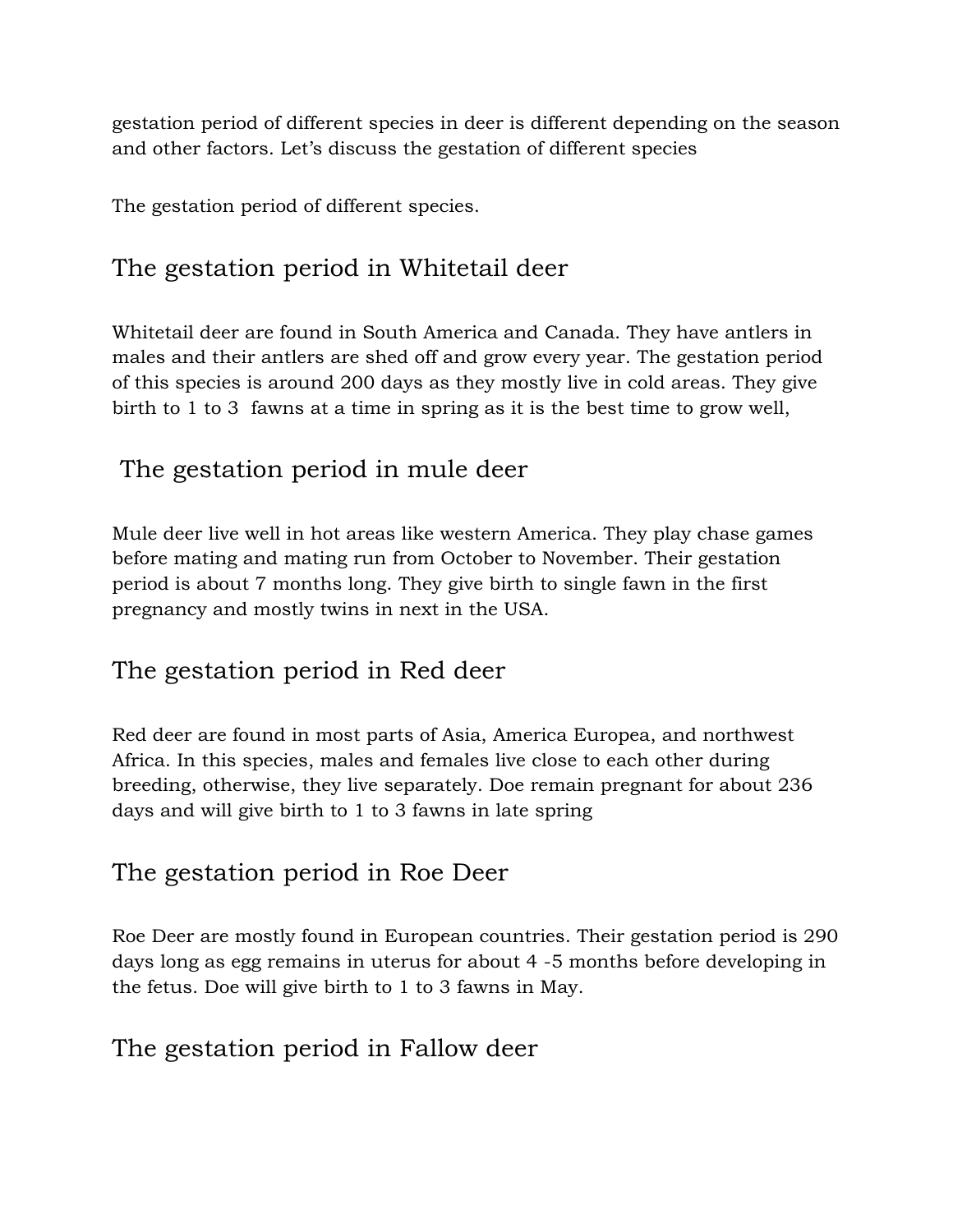Fallow deers were once in Europe only but now they are introduced in Asia, the United States, and Texas. Their gestation period is about 230 to 245 days long and the doe will give birth to single fawn late May.

## After delivery picture

After conceiving doe, males of most of the [species](https://en.wikipedia.org/wiki/Deer) will return to their territories while females will return to their herd. After delivery doe will keep itself busy in taking care of fawns as they are weak in the early days. In some species, the fawn will remain with doe until one year. Fawn is usually smelled free. For this reason, they are mostly saved from being prey.

#### Gestation Period For Deer (All Species)

- 1. Red Deer:236 Days
- 2. Roe Deer: 290 Days
- 3. Moose: 243 Days
- 4. Reindeer: 222 Days
- 5. Sika Deer: 224 Days
- 6. Fallow Deer: 230 Days
- 7. Elk: 240-262 Days
- 8. White-tailed Deer: 201 Days
- 9. Mule Deer: 203 Days
- 10. Chital: 227 Days
- 11. Sambar Deer: 246 Days
- 12. Barasingha: 245 Days
- 13. Siberian Roe Deer: 290 Days
- 14. Tufted Deer: 181 Days
- 15. Reeves's Muntjac: 214 Days
- 16. Eld's Deer 240 Days
- 17. Javan Rusa: 250 Days
- 18. Père David's deer: 286 Days
- 19. Southern Pudu: 210 Days
- 20. Calamian Deer: 224 Days
- 21. South Andean Deer: 213 Days
- 22. Indian Muntjac: 210 Days
- 23. Red Brocket: 225 Days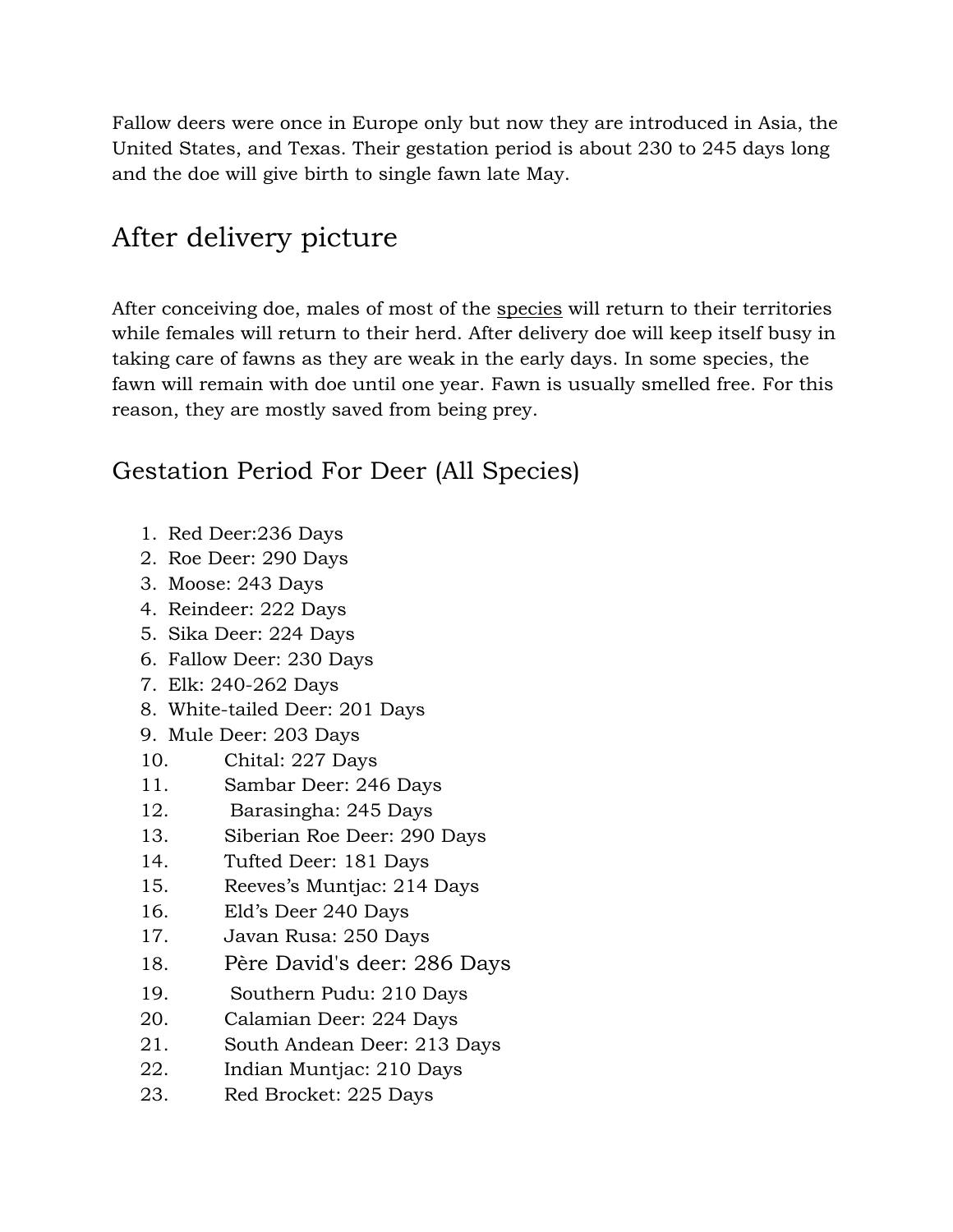- 24. Indian Hog Deer: 220 Days
- 25. Taruca: 236 Days
- 26. Brown Brocket: 220 Days
- 27. Visayan Spotted Deer: 243 Days
- 28. Hairy Fronted Muntjac: 196 days
- 29. Fea's Muntjac: 196 Days
- 30. Thorold's Deer: 263 Days
- 31. Dwarf Brocket: 243 Days
- 32. Little Brocket: 232 Days

## Frequently Asked Questions

#### How long is red deer pregnant?

Red deer stays pregnant for about seven and a half months and give birth to fawn in late spring.

#### How long deer stay pregnant?

Their gestation period is different in different species depending on weather, day length and other factors. However, in some species, it may end in 200 days while in others it may exceed up to 286 days.

#### How long are fallow deer pregnant?

Doe in fallow deer stay pregnant for about 230 days but it's not fixed it can exceed up to 245 days depending on the season and other factors.

#### How many months is a deer pregnant?

Doe remains pregnant for seven and a half months until May. It delivers fawns from May to June. However, this is not an exact duration, it may vary from species to species.